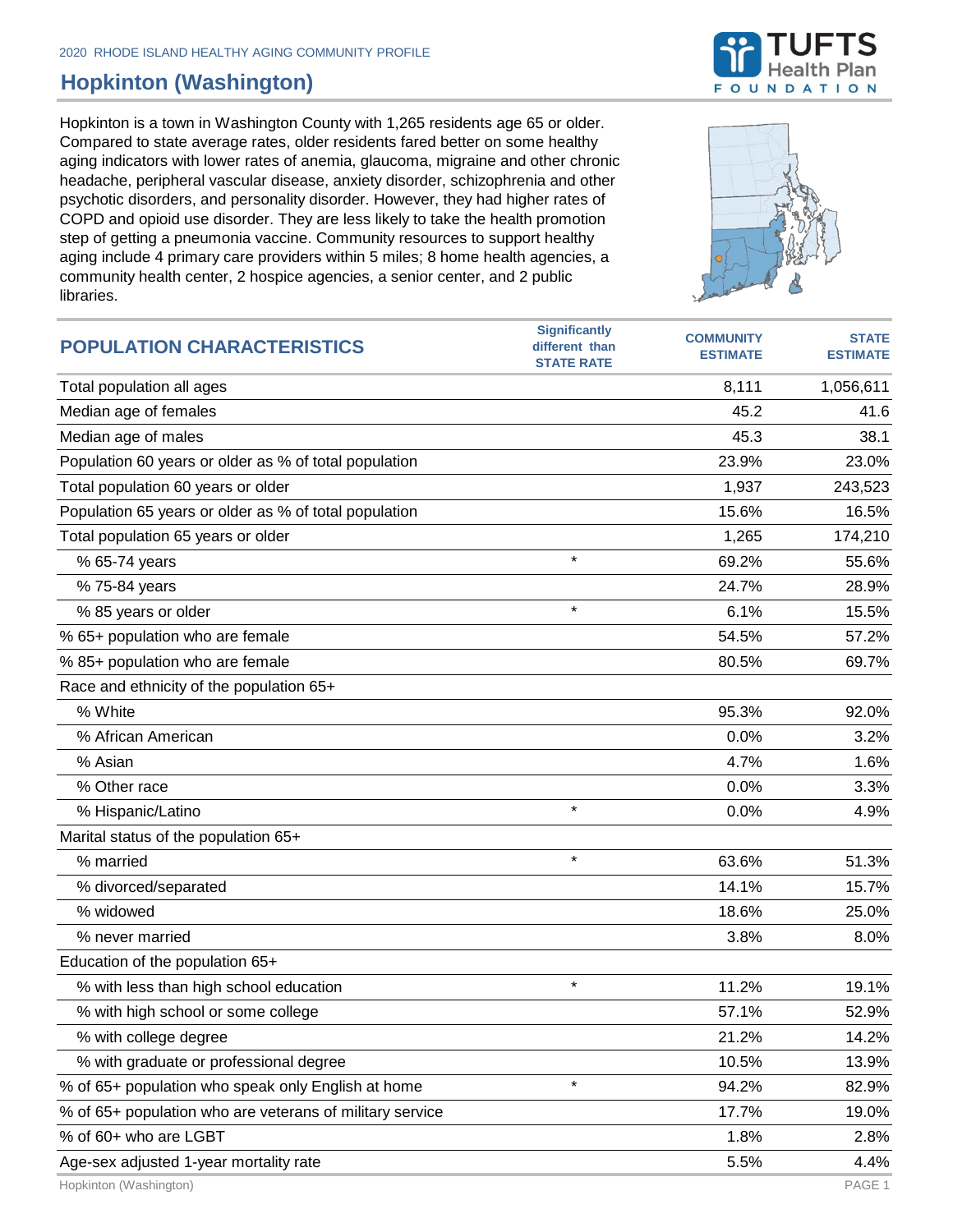| <b>HEALTHY AGING INDICATORS</b>                              | <b>BETTER / WORSE</b><br><b>STATE RATE</b> | <b>COMMUNITY</b><br><b>ESTIMATE</b> | <b>STATE</b><br><b>ESTIMATE</b> |
|--------------------------------------------------------------|--------------------------------------------|-------------------------------------|---------------------------------|
| <b>WELLNESS</b>                                              |                                            |                                     |                                 |
| % 60+ getting the recommended hours of sleep                 |                                            | 63.5%                               | 63.0%                           |
| % 60+ doing any physical activity within last month          |                                            | 73.6%                               | 71.0%                           |
| % 60+ met CDC guidelines for muscle-strengthening activity   |                                            | 29.4%                               | 25.0%                           |
| % 60+ met CDC guidelines for aerobic physical activity       |                                            | 58.7%                               | 54.3%                           |
| % 60+ with fair or poor health status                        |                                            | 16.3%                               | 19.5%                           |
| % 60+ with 15+ physically unhealthy days in last month       |                                            | 14.2%                               | 14.5%                           |
| <b>FALLS</b>                                                 |                                            |                                     |                                 |
| % 60+ who fell within last year                              |                                            | 28.9%                               | 26.3%                           |
| % 60+ who were injured in a fall within last year            |                                            | 9.1%                                | 10.3%                           |
| % 65+ had hip fracture                                       |                                            | 3.0%                                | 3.4%                            |
| <b>PREVENTION</b>                                            |                                            |                                     |                                 |
| % 60+ with physical exam/check-up in last year               |                                            | 90.6%                               | 93.0%                           |
| % 60+ flu shot in last year                                  |                                            | 58.3%                               | 60.6%                           |
| % 60+ with pneumonia vaccine                                 | W                                          | 57.5%                               | 67.7%                           |
| % 60+ with shingles vaccine                                  |                                            | 33.2%                               | 35.3%                           |
| % 60+ women with a mammogram within last 2 years             |                                            | 82.1%                               | 82.0%                           |
| % 60+ with colorectal cancer screening                       |                                            | 77.9%                               | 77.8%                           |
| % 60+ with HIV test                                          |                                            | 13.3%                               | 15.8%                           |
| % 60+ met CDC preventive health screening goals              |                                            | 40.7%                               | 39.2%                           |
| <b>NUTRITION &amp; DIET</b>                                  |                                            |                                     |                                 |
| % 60+ with 5 or more servings of fruit or vegetables per day |                                            | 19.8%                               | 18.1%                           |
| % 65+ with poor supermarket access                           |                                            | 0.0%                                | 23.6%                           |
| % 60+ stressed about buying food in last month               |                                            | 8.9%                                | 13.2%                           |
| % 60+ self-reported obese                                    |                                            | 28.3%                               | 26.8%                           |
| % 65+ clinically diagnosed obesity                           |                                            | 28.6%                               | 29.3%                           |
| % 65+ with high cholesterol                                  |                                            | 80.6%                               | 79.1%                           |
| % 60+ with cholesterol screening                             |                                            | 97.9%                               | 96.9%                           |
| <b>ORAL HEALTH</b>                                           |                                            |                                     |                                 |
| % 60+ with dental insurance                                  |                                            | 56.4%                               | 56.3%                           |
| % 60+ with annual dental exam                                |                                            | 80.0%                               | 75.9%                           |
| # of dentists per 100,000 persons (all ages)                 |                                            | 74.0                                | 64.7                            |
| % 60+ with loss of 6 or more teeth                           |                                            | 27.7%                               | 29.6%                           |
| <b>CHRONIC DISEASE</b>                                       |                                            |                                     |                                 |
| % 65+ with Alzheimer's disease or related dementias          |                                            | 14.2%                               | 13.1%                           |
| % 65+ with anemia                                            | B                                          | 43.0%                               | 50.0%                           |
| % 65+ with asthma                                            |                                            | 13.1%                               | 14.9%                           |
| % 65+ with atrial fibrillation                               |                                            | 15.6%                               | 15.0%                           |
| % 65+ with autism spectrum disorder                          |                                            | N/A                                 | 0.04%                           |
| % 65+ with benign prostatic hyperplasia (men)                |                                            | 37.2%                               | 42.2%                           |
| % 65+ with breast cancer (women)                             |                                            | 9.1%                                | 11.1%                           |
| % 65+ with cataract                                          |                                            | 65.5%                               | 67.5%                           |
|                                                              |                                            |                                     |                                 |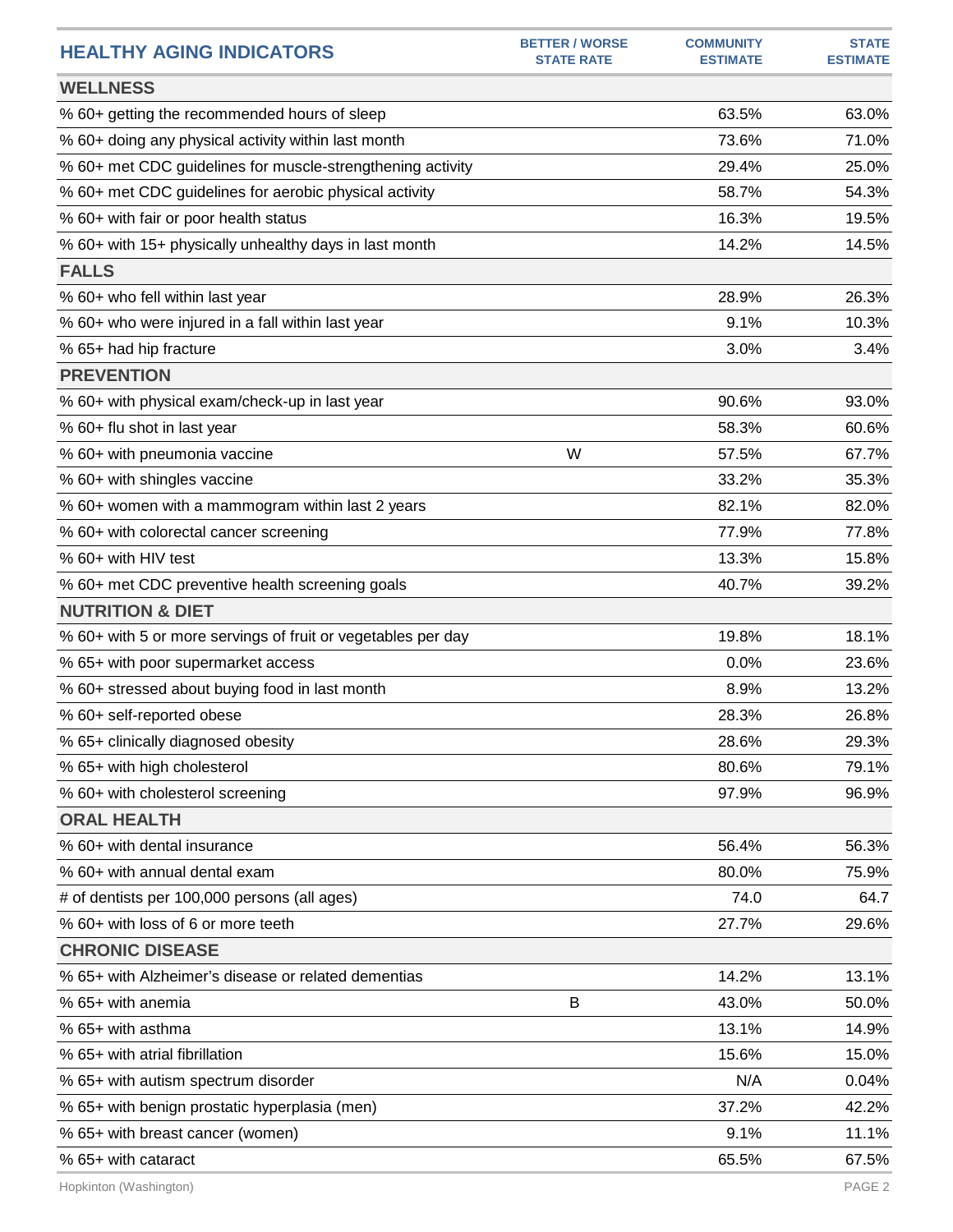| <b>HEALTHY AGING INDICATORS</b>                         | <b>BETTER / WORSE</b><br><b>STATE RATE</b> | <b>COMMUNITY</b><br><b>ESTIMATE</b> | <b>STATE</b><br><b>ESTIMATE</b> |
|---------------------------------------------------------|--------------------------------------------|-------------------------------------|---------------------------------|
| % 65+ with chronic kidney disease                       |                                            | 30.4%                               | 30.7%                           |
| % 65+ with chronic obstructive pulmonary disease        | W                                          | 26.6%                               | 22.9%                           |
| % 65+ with colon cancer                                 |                                            | 2.8%                                | 2.7%                            |
| % 65+ with congestive heart failure                     |                                            | 24.7%                               | 21.6%                           |
| % 65+ with diabetes                                     |                                            | 35.9%                               | 34.7%                           |
| % 65+ with endometrial cancer (women)                   |                                            | 1.3%                                | 1.9%                            |
| % 65+ with epilepsy                                     |                                            | 2.4%                                | 2.9%                            |
| % 65+ with fibromyalgia, chronic pain and fatigue       |                                            | 26.5%                               | 25.4%                           |
| % 65+ with glaucoma                                     | B                                          | 23.2%                               | 27.0%                           |
| % 65+ ever had a heart attack                           |                                            | 4.7%                                | 5.8%                            |
| % 65+ with HIV/AIDS                                     |                                            | 0.06%                               | 0.12%                           |
| % 65+ with hypertension                                 |                                            | 78.5%                               | 78.0%                           |
| % 65+ with hypothyroidism                               |                                            | 20.5%                               | 22.4%                           |
| % 65+ with ischemic heart disease                       |                                            | 41.6%                               | 41.8%                           |
| % 65+ with leukemias and lymphomas                      |                                            | 2.4%                                | 2.7%                            |
| % 65+ with liver disease                                |                                            | 10.8%                               | 9.9%                            |
| % 65+ with lung cancer                                  |                                            | 1.8%                                | 2.1%                            |
| % 65+ with migraine and other chronic headache          | B                                          | 4.1%                                | 6.1%                            |
| % 65+ with osteoarthritis or rheumatoid arthritis       |                                            | 56.0%                               | 56.2%                           |
| % 65+ with osteoporosis                                 |                                            | 18.2%                               | 19.6%                           |
| % 65+ with peripheral vascular disease                  | B                                          | 22.0%                               | 25.6%                           |
| % 65+ with pressure ulcer or chronic ulcer              |                                            | 8.4%                                | 8.1%                            |
| % 65+ with prostate cancer (men)                        |                                            | 15.3%                               | 13.4%                           |
| % 65+ with stroke                                       |                                            | 10.2%                               | 11.9%                           |
| % 65+ with traumatic brain injury                       |                                            | 0.6%                                | 1.0%                            |
| % 65+ with 4+ (out of 15) chronic conditions            |                                            | 61.9%                               | 63.8%                           |
| % 65+ with 0 chronic conditions                         |                                            | 7.6%                                | 7.0%                            |
| <b>BEHAVIORAL HEALTH</b>                                |                                            |                                     |                                 |
| # opioid deaths (all ages)                              |                                            | 12                                  | 1,654                           |
| % 65+ with opioid use disorder                          | W                                          | 3.3%                                | 1.9%                            |
| % 65+ with substance use disorder                       |                                            | 8.6%                                | 7.0%                            |
| % 60+ who used marijuana in last month                  |                                            | N/A                                 | 3.4%                            |
| % 60+ excessive drinking                                |                                            | 7.9%                                | 9.3%                            |
| % 65+ with tobacco use disorder                         |                                            | 9.9%                                | 10.8%                           |
| % 60+ current smokers                                   |                                            | 8.5%                                | 8.7%                            |
| % 60+ ever used E-Cigarettes in last month              |                                            | 5.6%                                | 5.8%                            |
| <b>MENTAL HEALTH</b>                                    |                                            |                                     |                                 |
| % 60+ who reported receiving adequate emotional support |                                            | 77.7%                               | 79.7%                           |
| % 60+ who reported being satisfied with life            |                                            | 96.9%                               | 95.3%                           |
| % 60+ with 15+ days poor mental health in last month    |                                            | 6.2%                                | 7.4%                            |
| % 65+ with depression                                   |                                            | 30.8%                               | 32.9%                           |
| % 65+ with anxiety disorder                             | B                                          | 23.2%                               | 29.8%                           |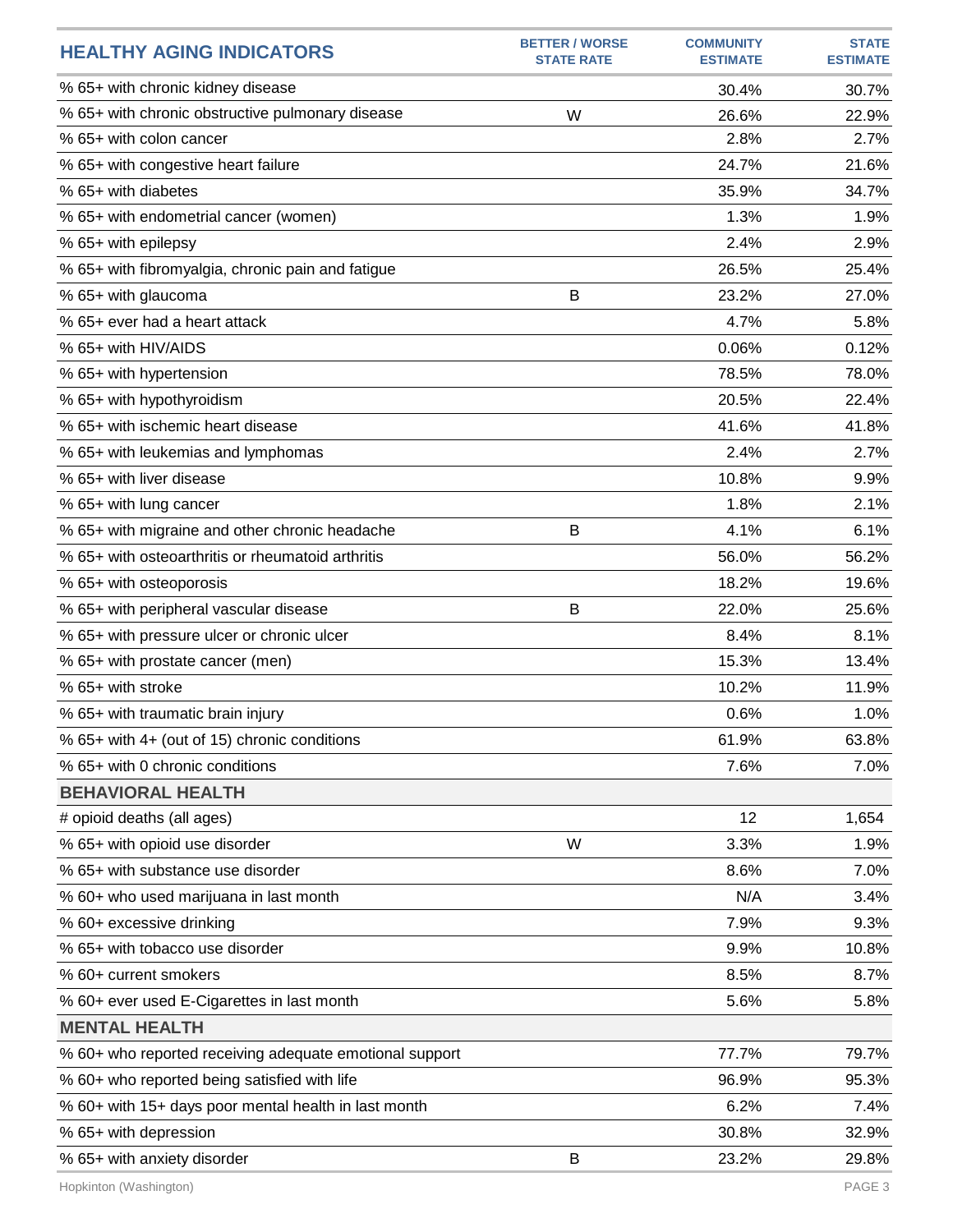| <b>HEALTHY AGING INDICATORS</b>                                  | <b>BETTER / WORSE</b><br><b>STATE RATE</b> | <b>COMMUNITY</b><br><b>ESTIMATE</b> | <b>STATE</b><br><b>ESTIMATE</b> |
|------------------------------------------------------------------|--------------------------------------------|-------------------------------------|---------------------------------|
| % 65+ with bipolar disorder                                      |                                            | 3.1%                                | 4.1%                            |
| % 65+ with post-traumatic stress disorder                        |                                            | 2.4%                                | 1.7%                            |
| % 65+ with schizophrenia & other psychotic disorder              | B                                          | 2.5%                                | 3.8%                            |
| % 65+ with personality disorder                                  | B                                          | 1.6%                                | 2.8%                            |
| <b>LIVING WITH DISABILITY</b>                                    |                                            |                                     |                                 |
| % 65+ with self-reported hearing difficulty                      |                                            | 18.3%                               | 13.9%                           |
| % 65+ with clinical diagnosis of deafness or hearing impairment  |                                            | 14.7%                               | 16.4%                           |
| % 65+ with self-reported vision difficulty                       |                                            | 7.6%                                | 5.5%                            |
| % 65+ with clinical diagnosis of blindness or visual impairment  |                                            | 0.7%                                | 1.1%                            |
| % 65+ with self-reported cognition difficulty                    |                                            | 5.5%                                | 8.2%                            |
| % 65+ with self-reported ambulatory difficulty                   |                                            | 25.1%                               | 21.0%                           |
| % 65+ with clinical diagnosis of mobility impairment             |                                            | 2.7%                                | 3.8%                            |
| % 65+ with self-reported self-care difficulty                    |                                            | 4.3%                                | 8.0%                            |
| % 65+ with self-reported independent living difficulty           |                                            | 9.5%                                | 14.3%                           |
| <b>CAREGIVING</b>                                                |                                            |                                     |                                 |
| # of Alzheimer's disease specific support groups                 |                                            | 0                                   | 16                              |
| # of Memory Cafes                                                |                                            | 0                                   | 10                              |
| % of 60+ who provide care to a family/friend in last month       |                                            | 20.5%                               | 22.5%                           |
| % of grandparents raising grandchildren                          |                                            | 1.2%                                | 1.0%                            |
| % of grandparents who live with grandchildren                    | $\star$                                    | 1.2%                                | 3.2%                            |
| <b>ACCESS TO CARE</b>                                            |                                            |                                     |                                 |
| % 65+ dually eligible for Medicare and Medicaid                  | $\star$                                    | 7.3%                                | 13.8%                           |
| % 65+ Medicare managed care enrollees                            | $\star$                                    | 36.3%                               | 43.8%                           |
| % 60+ with a regular doctor                                      |                                            | 95.8%                               | 96.7%                           |
| % 60+ who did not see a doctor when needed due to cost           |                                            | 7.1%                                | 5.4%                            |
| # of primary care providers within 5 miles                       |                                            | 4                                   | 1,605                           |
| # of hospitals within 5 miles                                    |                                            | 0                                   | 13                              |
| # of home health agencies                                        |                                            | 8                                   | 23                              |
| # of nursing homes within 5 miles                                |                                            | 0                                   | 80                              |
| # of community health centers                                    |                                            | 1                                   | 43                              |
| # of adult day health centers                                    |                                            | 0                                   | 31                              |
| # of hospice agencies                                            |                                            | $\overline{2}$                      | 18                              |
| <b>SERVICE UTILIZATION</b>                                       |                                            |                                     |                                 |
| # physician visits per year                                      |                                            | 7.8                                 | 8.4                             |
| # emergency room visits/1000 persons 65+ years annually          |                                            | 586.5                               | 620.6                           |
| # Part D monthly prescription fills per person annually          |                                            | 51.9                                | 52.2                            |
| # home health visits annually                                    |                                            | 2.9                                 | 3.5                             |
| # durable medical equipment claims annually                      |                                            | 1.7                                 | 1.7                             |
| # inpatient hospital stays/1000 persons 65+ years annually       |                                            | 259.7                               | 286.5                           |
| % Medicare inpatient hospital readmissions (as % of admissions)  |                                            | 14.8%                               | 17.4%                           |
| # skilled nursing facility stays/1000 persons 65+ years annually |                                            | 89.4                                | 98.8                            |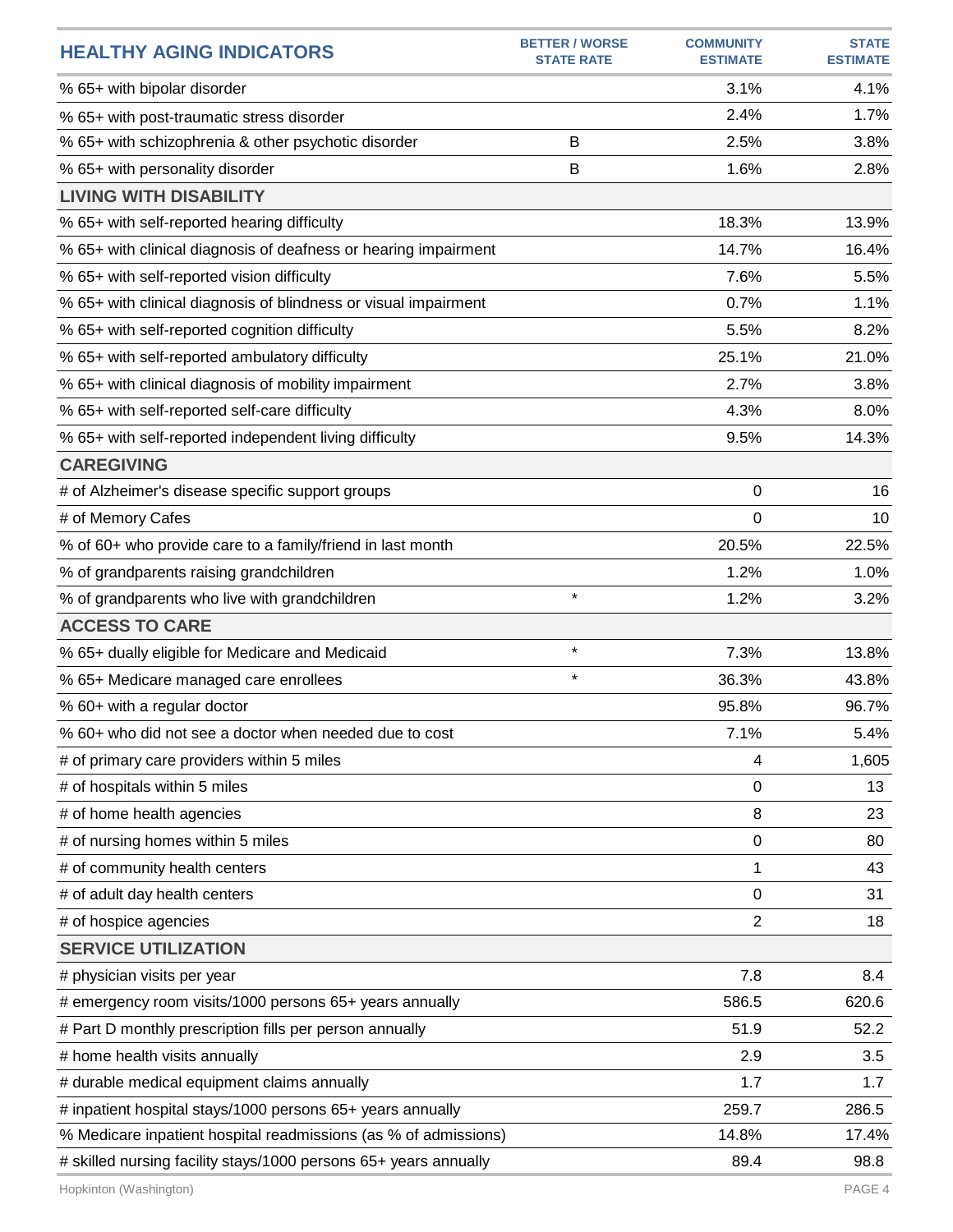| <b>HEALTHY AGING INDICATORS</b>                               | <b>BETTER / WORSE</b><br><b>STATE RATE</b> | <b>COMMUNITY</b><br><b>ESTIMATE</b> | <b>STATE</b><br><b>ESTIMATE</b> |
|---------------------------------------------------------------|--------------------------------------------|-------------------------------------|---------------------------------|
| # skilled nursing home Medicare beds/1000 persons 65+ years   |                                            | 0.0                                 | 47.1                            |
| % 65+ getting Medicaid long term services and supports        | $\star$                                    | 1.7%                                | 4.2%                            |
| % 65+ hospice users                                           |                                            | 3.8%                                | 3.5%                            |
| % 65+ hospice users as % of decedents                         |                                            | 51.9%                               | 53.0%                           |
| Median hospice days per hospice user (65+, deceased)          |                                            | 12.0                                | 11.0                            |
| Median hospice payment (Medicare + other) per hospice user    |                                            | \$3,010.98                          | \$3,870.97                      |
| <b>COMMUNITY</b>                                              |                                            |                                     |                                 |
| Air pollution: annual # of unhealthy days for 65+ (county)    |                                            | 5                                   | N/A                             |
| Age-friendly efforts in community                             |                                            | Not yet                             | Yes                             |
| # of senior centers                                           |                                            | 1                                   | 32                              |
| # of universities and community colleges                      |                                            | 0                                   | 19                              |
| # of public libraries                                         |                                            | 2                                   | 71                              |
| # of YMCAs                                                    |                                            | $\Omega$                            | 15                              |
| % in county with access to broadband (all ages)               |                                            | 97.7%                               | 98.1%                           |
| % 60+ who used Internet in last month                         |                                            | 76.6%                               | 71.6%                           |
| Voter participation rate in 2016 election (age 18+)           |                                            | 64.2%                               | 55.0%                           |
| % 60+ who believe local service orgs understand needs         |                                            | 45.9%                               | 44.1%                           |
| % 60+ who believe he/she can make a difference                |                                            | 53.5%                               | 52.2%                           |
| % 60+ who believe working together can make a difference      |                                            | 80.1%                               | 81.0%                           |
| % 60+ who volunteer at least once per month                   |                                            | 23.3%                               | 22.9%                           |
| % 60+ who attend community events (church, club) monthly      |                                            | 47.6%                               | 44.4%                           |
| <b>SAFETY &amp; CRIME</b>                                     |                                            |                                     |                                 |
| Violent crime rate /100,000 persons                           |                                            | 49.3                                | 220.3                           |
| Homicide rate /100,000 persons (county)                       |                                            | N/A                                 | $\overline{2}$                  |
| # firearm fatalities (all ages) (county)                      |                                            | 104                                 | 895                             |
| Property crime rate /100,000 persons                          |                                            | 956.0                               | 1,678.4                         |
| # 65+ deaths by suicide (county)                              |                                            | N/A                                 | 57                              |
| <b>TRANSPORTATION</b>                                         |                                            |                                     |                                 |
| % 65+ who own a motor vehicle                                 | $\star$                                    | 92.8%                               | 85.0%                           |
| % 60+ who always drive or ride wearing a seatbelt             |                                            | 93.2%                               | 91.9%                           |
| % 60+ who drove under the influence of drinking in last month |                                            | N/A                                 | 2.0%                            |
| # of fatal crashes involving adult age 60+/town               |                                            | 0                                   | 82                              |
| # of fatal crashes involving adult age 60+/county             |                                            | 7                                   | 82                              |
| <b>HOUSING</b>                                                |                                            |                                     |                                 |
| % 65+ population who live alone                               |                                            | 24.7%                               | 31.4%                           |
| Average household size (all ages)                             |                                            | 2.6                                 | 2.5                             |
| Median house value                                            |                                            | \$263,600.00                        | \$249,800.00                    |
| % 60+ own home                                                | $\star$                                    | 87.5%                               | 70.3%                           |
| % 60+ homeowners who have mortgage                            |                                            | 60.0%                               | 48.7%                           |
| % 60+ stressed about paying rent/mortgage in last month       |                                            | 18.3%                               | 22.1%                           |